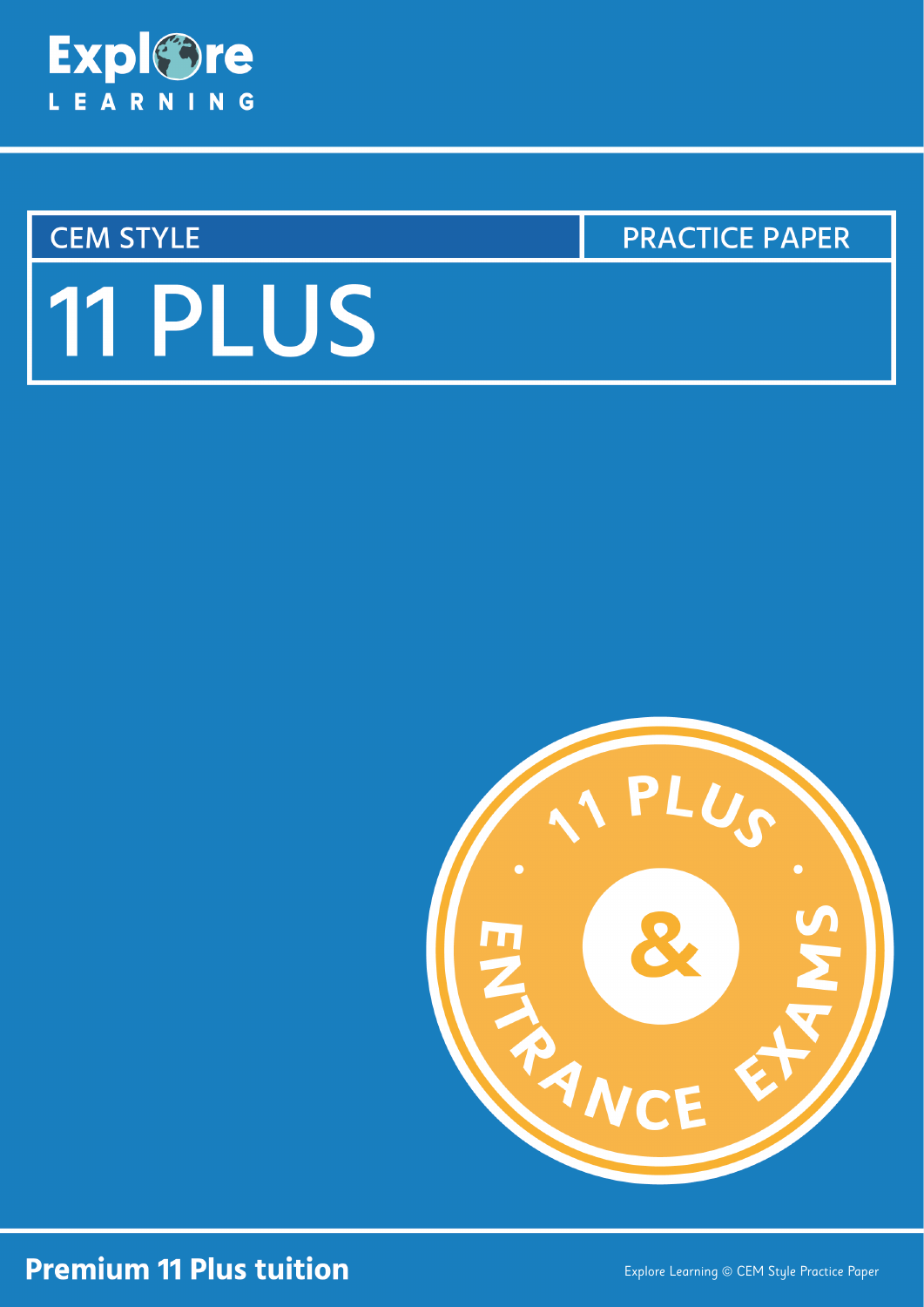

# **CEM Style 11+ Practice Paper Instructions**

This practice paper contains 4 sections, each with 10 questions to answer.

You will complete questions in:

# **Numerical Reasoning English Verbal Reasoning Non-Verbal Reasoning**

The time permitted for each section is given at the start of the section.

Answers should be marked on the answer sheet provided, not on the question paper. Mark your answers in pencil in the row that has the same number as the test question. Draw a firm, horizontal line through the rectangle to show your answer.

Example:  $1. [A]$   $\leftrightarrow$   $C$   $D$  $[E]$ 

Read the instructions on how to answer each set of questions carefully. If you make a mistake, rub it out and put in your new answer. You should only mark one answer for each question. You may do rough working on a separate sheet of paper.

# Name: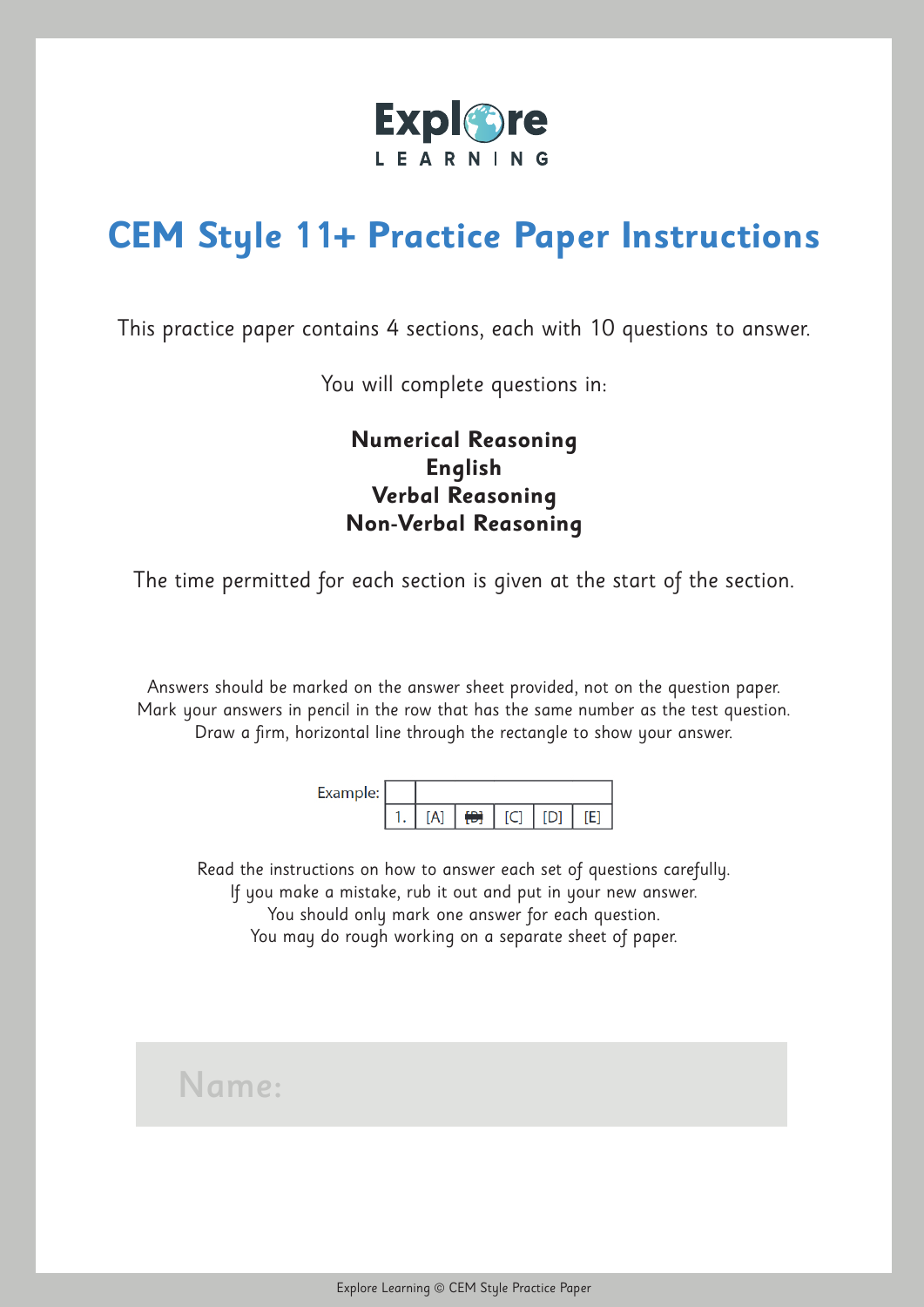# **Section A: Numerical Reasoning**

# **8 minutes**

| 1. | What is the next number in this sequence?                                                                                                                            |                                                              | 2, 3, 5, 9, 17, ?     |            |            |
|----|----------------------------------------------------------------------------------------------------------------------------------------------------------------------|--------------------------------------------------------------|-----------------------|------------|------------|
|    | $\mathsf{A}$                                                                                                                                                         | B                                                            | $\mathbf C$           | D          | E          |
|    | 31                                                                                                                                                                   | 33                                                           | 34                    | 32         | 35         |
|    |                                                                                                                                                                      |                                                              |                       |            |            |
| 2. | Noah baked 20 cupcakes on Monday and 18 cupcakes on Tuesday. Each<br>container holds 8 cupcakes. How many containers does Noah need to store<br>all of his cupcakes? |                                                              |                       |            |            |
|    | A                                                                                                                                                                    | B                                                            | $\mathbf C$           | D          | E          |
|    | 4                                                                                                                                                                    | $\overline{7}$                                               | 3                     | 5          | 6          |
|    |                                                                                                                                                                      |                                                              |                       |            |            |
| 3. | Find 24% of 400.                                                                                                                                                     |                                                              |                       |            |            |
|    | A                                                                                                                                                                    | B                                                            | $\mathbf C$           | D          | E          |
|    | 96                                                                                                                                                                   | 84                                                           | 48                    | 120        | 102        |
|    |                                                                                                                                                                      |                                                              |                       |            |            |
| 4. | The number of delayed flights at Heathrow airport was recorded over a<br>week. What is the mode number of delayed flights?                                           | 35<br>30<br>Number of delayed flights<br>25<br>20<br>10<br>M | S<br>Days of the week | S          |            |
|    | A                                                                                                                                                                    | B                                                            | $\mathbf C$           | D          | E          |
|    | 15                                                                                                                                                                   | 30                                                           | 25                    | 10         | 20         |
|    |                                                                                                                                                                      |                                                              |                       |            |            |
| 5. | One of the angles in a right-angled triangle is $18^\circ$ , which of the<br>following is also an angle in the triangle?                                             |                                                              |                       |            |            |
|    | A                                                                                                                                                                    | B                                                            | $\mathbf C$           | D          | E          |
|    | $72^\circ$                                                                                                                                                           | $68^\circ$                                                   | $82^\circ$            | $62^\circ$ | $78^\circ$ |
|    |                                                                                                                                                                      |                                                              |                       |            |            |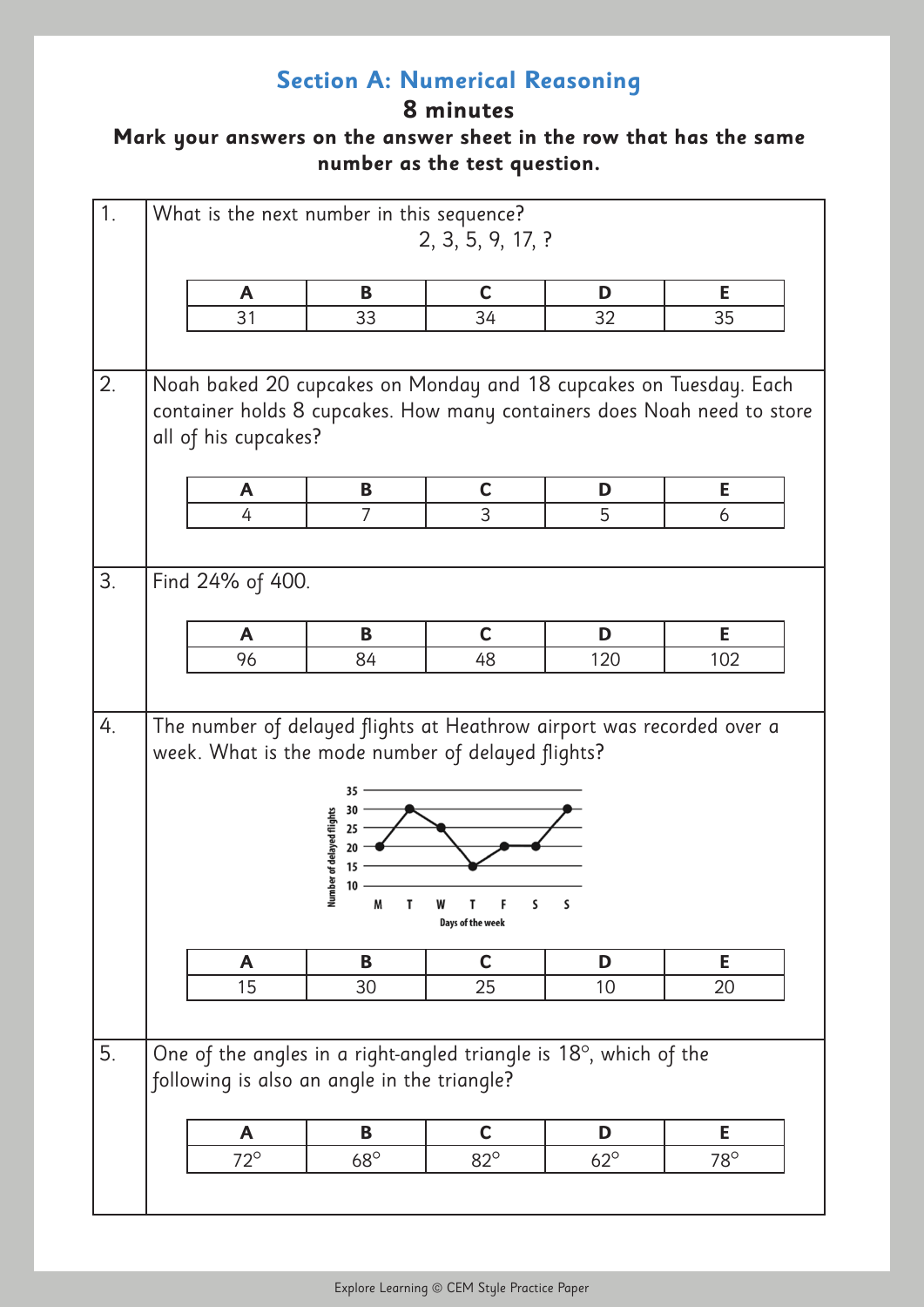| 6.  |                                                                                                                                                            |                   | What time does she arrive at work?                          |                   |                   | Sadia's bus to work leaves at 7:55am. The bus journey takes 37 minutes<br>and it takes her a further 12 minutes to walk from the bus stop to work. |  |  |  |
|-----|------------------------------------------------------------------------------------------------------------------------------------------------------------|-------------------|-------------------------------------------------------------|-------------------|-------------------|----------------------------------------------------------------------------------------------------------------------------------------------------|--|--|--|
|     |                                                                                                                                                            | A                 | B                                                           | $\mathbf C$       | D                 | E                                                                                                                                                  |  |  |  |
|     |                                                                                                                                                            | 8:32am            | 8:50am                                                      | 8:48am            | 8:44am            | 8:36am                                                                                                                                             |  |  |  |
|     |                                                                                                                                                            |                   |                                                             |                   |                   |                                                                                                                                                    |  |  |  |
| 7.  |                                                                                                                                                            |                   | What is the missing number in this function machine?<br>x 4 |                   | $-12$             | 16                                                                                                                                                 |  |  |  |
|     |                                                                                                                                                            |                   |                                                             | $\mathbf C$       |                   | E                                                                                                                                                  |  |  |  |
|     |                                                                                                                                                            | A                 | B                                                           |                   | D                 |                                                                                                                                                    |  |  |  |
|     |                                                                                                                                                            | 7                 | 4                                                           | 8                 | 3                 | 5                                                                                                                                                  |  |  |  |
|     |                                                                                                                                                            |                   |                                                             | $2/13 = 8/?$      |                   |                                                                                                                                                    |  |  |  |
|     |                                                                                                                                                            | A                 | B                                                           | $\mathbf C$       | D                 | E                                                                                                                                                  |  |  |  |
|     |                                                                                                                                                            | 66                | 32                                                          | 13                | 52                | 16                                                                                                                                                 |  |  |  |
| 9.  | If you choose one of the following cards at random, what is the<br>probability that your card will be a multiple of 9?<br>48<br>78<br>ر<br>⊃<br>$\angle$ / |                   |                                                             |                   |                   |                                                                                                                                                    |  |  |  |
|     |                                                                                                                                                            | A                 | B                                                           | $\mathbf C$       | D                 | E                                                                                                                                                  |  |  |  |
|     |                                                                                                                                                            | 1/3               | 3/5                                                         | 2/5               | 4/5               | 1/2                                                                                                                                                |  |  |  |
|     |                                                                                                                                                            |                   |                                                             |                   |                   |                                                                                                                                                    |  |  |  |
| 10. |                                                                                                                                                            |                   |                                                             |                   |                   |                                                                                                                                                    |  |  |  |
|     |                                                                                                                                                            |                   | What is the area of this shape?<br>5cm                      | 6cm<br>8cm        | 7cm               |                                                                                                                                                    |  |  |  |
|     |                                                                                                                                                            | $\mathbf{A}$      | B                                                           | $\mathbf C$       | D                 | E                                                                                                                                                  |  |  |  |
|     |                                                                                                                                                            | 30cm <sup>2</sup> | 44cm <sup>2</sup>                                           | 56cm <sup>2</sup> | 86cm <sup>2</sup> | 38cm <sup>2</sup>                                                                                                                                  |  |  |  |
|     |                                                                                                                                                            |                   |                                                             |                   |                   |                                                                                                                                                    |  |  |  |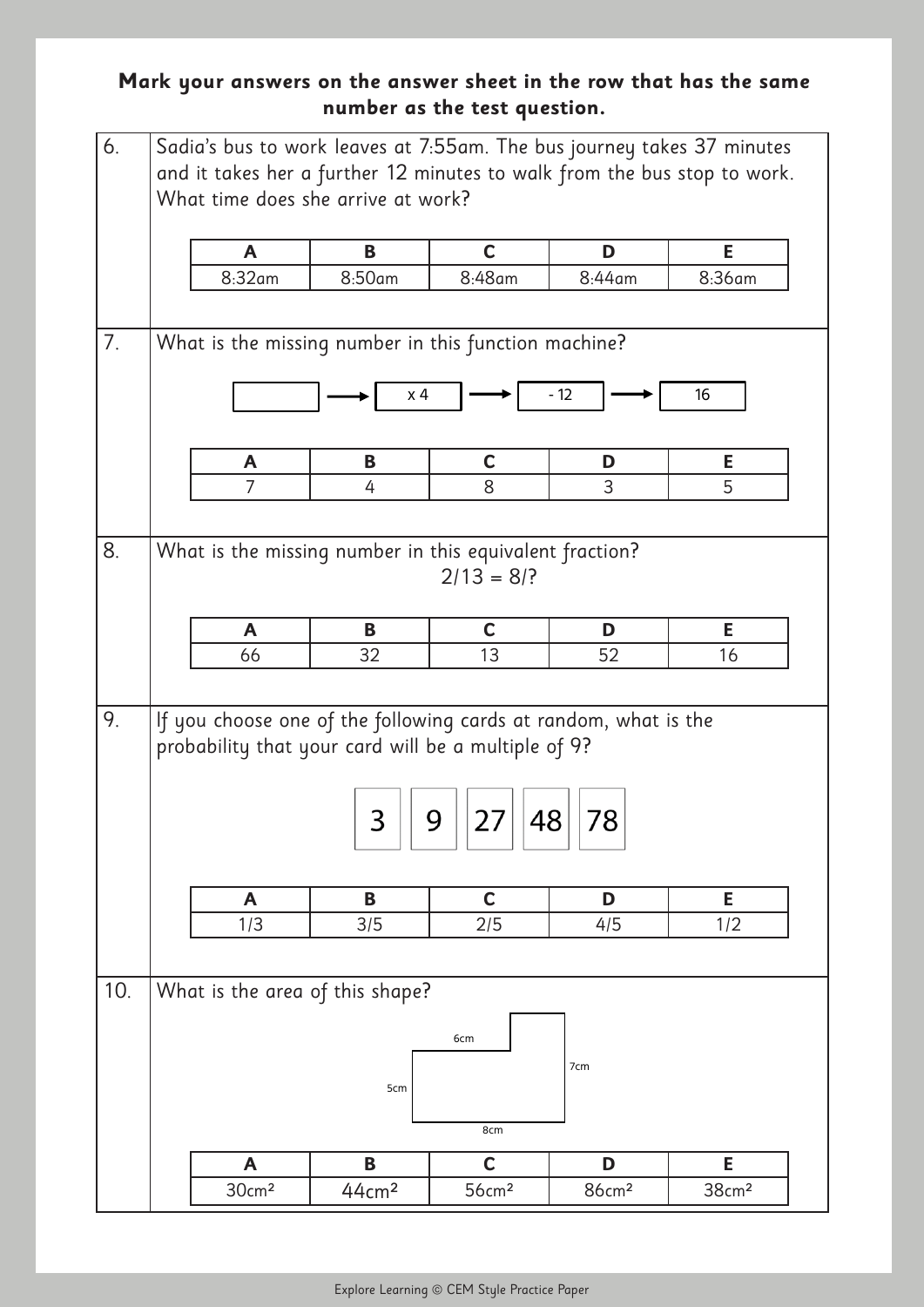# **Section B: English**

# **8 minutes**

| 11.           | Identify the part of the sentence that contains the proper noun.                                                                     |
|---------------|--------------------------------------------------------------------------------------------------------------------------------------|
|               | The most beautiful place I've ever visited is Rome.<br>B<br>A<br>C<br>E<br>D                                                         |
| 12.           | Identify the part of the sentence that contains the indefinite pronoun.                                                              |
|               | I think everybody had a great time at my birthday party.<br>E<br>B<br>C<br>D<br>A                                                    |
| 13.           | Identify the part of the sentence that contains the punctuation error. If<br>there is no error, mark N.                              |
|               | The coach told the team, "remember to keep communicating."<br>C<br>B<br>D<br>N<br>A                                                  |
| 14.           | Identify the part of the sentence that contains the punctuation error. If<br>there is no error, mark N.                              |
|               | I need to buy carpet, curtains, door handles and paint.<br>A<br>B<br>C<br>N<br>D                                                     |
| $15 -$<br>17. | In the following passage, select the most appropriate word from the options<br>given.                                                |
|               | Before breakfast on the morning following my adventure I went down the                                                               |
|               | <b>15.</b> A. elaborated<br>corridor and<br><b>B.</b> recognised<br>the room in which Barrymore had been on the night<br>C. examined |
|               | 16. A. intently<br>before. The western window through which he had stared so<br>has, $\vert$<br><b>B.</b> sparingly<br>C. partially  |
|               | noticed, one peculiarity above all other windows in the house-it commands the nearest                                                |
|               | <b>17.</b> A. scent<br>on to the moor.<br><b>B.</b> outlook<br>C. dwelling                                                           |
|               |                                                                                                                                      |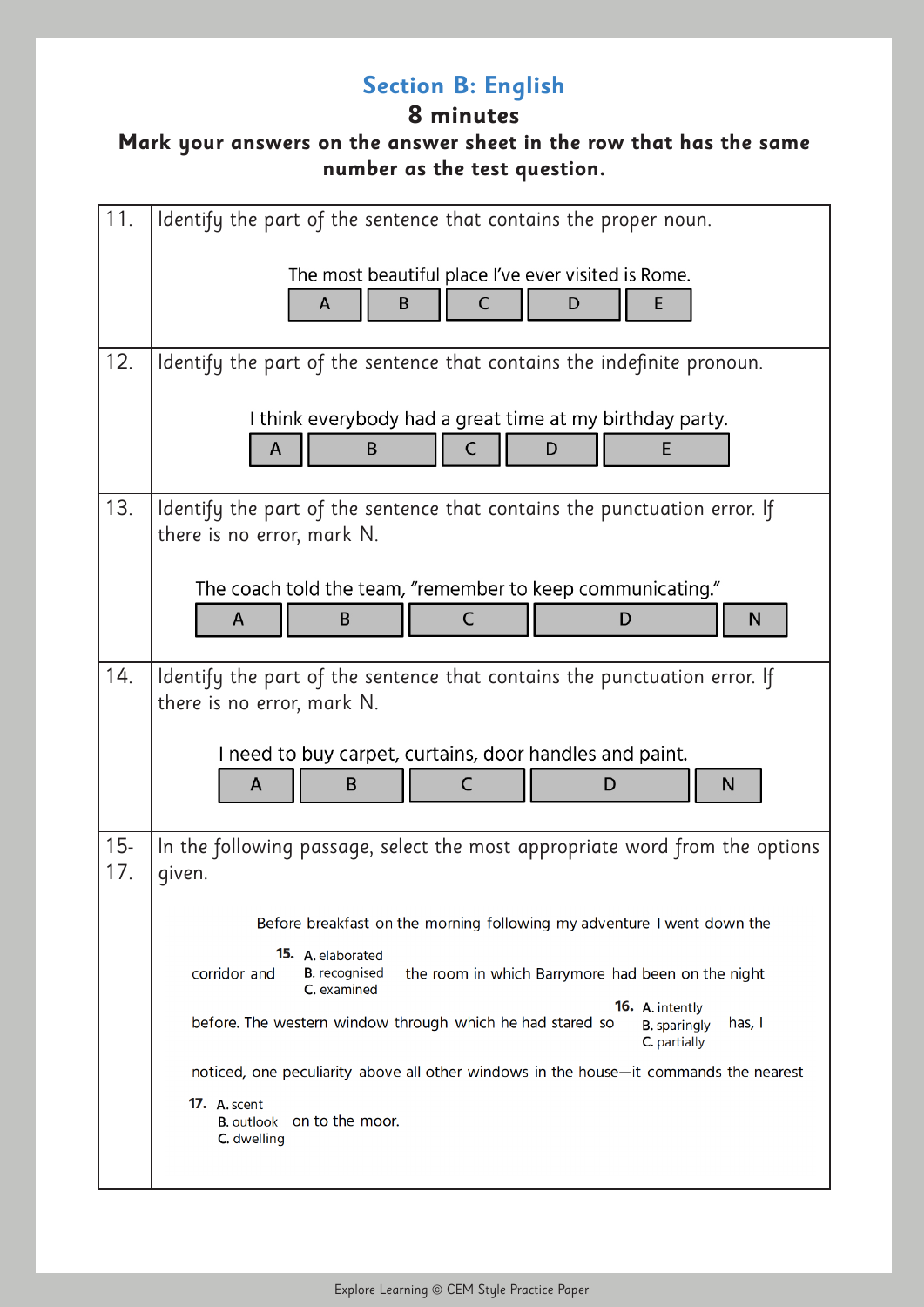|     |                                                                                                                  | Read the extract below and answer the following questions.                                                       |                      |                          |                          |                                                                                                                       |  |  |  |  |
|-----|------------------------------------------------------------------------------------------------------------------|------------------------------------------------------------------------------------------------------------------|----------------------|--------------------------|--------------------------|-----------------------------------------------------------------------------------------------------------------------|--|--|--|--|
|     |                                                                                                                  |                                                                                                                  |                      |                          |                          | We stumbled slowly along in the darkness, with the black loom of the craggy hills around us, and the                  |  |  |  |  |
|     |                                                                                                                  | yellow speck of light burning steadily in front. There is nothing so deceptive as the distance of a light upon a |                      |                          |                          |                                                                                                                       |  |  |  |  |
|     | pitch-dark night, and sometimes the glimmer seemed to be far away upon the horizon and sometimes it might        |                                                                                                                  |                      |                          |                          |                                                                                                                       |  |  |  |  |
|     | have been within a few yards of us. But at last we could see whence it came, and then we knew that we were       |                                                                                                                  |                      |                          |                          |                                                                                                                       |  |  |  |  |
|     | indeed very close. A guttering candle was stuck in a crevice of the rocks which flanked it on each side so as to |                                                                                                                  |                      |                          |                          |                                                                                                                       |  |  |  |  |
|     |                                                                                                                  |                                                                                                                  |                      |                          |                          | keep the wind from it and also to prevent it from being visible, save in the direction of Baskerville Hall. A boulder |  |  |  |  |
|     |                                                                                                                  |                                                                                                                  |                      |                          |                          | of granite concealed our approach, and crouching behind it we gazed over it at the signal light. It was strange to    |  |  |  |  |
|     |                                                                                                                  |                                                                                                                  |                      |                          |                          | see this single candle burning there in the middle of the moor, with no sign of life near it—just the one straight    |  |  |  |  |
|     |                                                                                                                  | yellow flame and the gleam of the rock on each side of it.                                                       |                      |                          |                          |                                                                                                                       |  |  |  |  |
|     |                                                                                                                  |                                                                                                                  |                      |                          |                          |                                                                                                                       |  |  |  |  |
| 18. |                                                                                                                  | Which word is a synonym for the word 'flanked'? (Line 5)                                                         |                      |                          |                          |                                                                                                                       |  |  |  |  |
|     |                                                                                                                  |                                                                                                                  |                      |                          |                          |                                                                                                                       |  |  |  |  |
|     |                                                                                                                  | A<br>Adjacent                                                                                                    | B<br>Surrounded      | $\mathbf C$<br>Signalled | D<br>Illuminated         | Е<br>Bombarded                                                                                                        |  |  |  |  |
|     |                                                                                                                  |                                                                                                                  |                      |                          |                          |                                                                                                                       |  |  |  |  |
|     |                                                                                                                  |                                                                                                                  |                      |                          |                          |                                                                                                                       |  |  |  |  |
| 19. |                                                                                                                  | Which word describes the surroundings in the passage?                                                            |                      |                          |                          |                                                                                                                       |  |  |  |  |
|     |                                                                                                                  |                                                                                                                  |                      |                          |                          |                                                                                                                       |  |  |  |  |
|     |                                                                                                                  | A                                                                                                                | B                    | $\overline{C}$           | D                        | E                                                                                                                     |  |  |  |  |
|     |                                                                                                                  | A cave                                                                                                           | A moor               | Baskerville Hall         | A garden                 | A street                                                                                                              |  |  |  |  |
|     |                                                                                                                  |                                                                                                                  |                      |                          |                          |                                                                                                                       |  |  |  |  |
|     |                                                                                                                  |                                                                                                                  |                      |                          |                          |                                                                                                                       |  |  |  |  |
| 20. |                                                                                                                  | Why is the person with the candle located in a crevice of the rocks?                                             |                      |                          |                          |                                                                                                                       |  |  |  |  |
|     |                                                                                                                  | A                                                                                                                | B                    | $\mathbf C$              | D                        | E                                                                                                                     |  |  |  |  |
|     |                                                                                                                  | So that they can                                                                                                 | So that they can     | Because it is            | So that they             | Because it's near                                                                                                     |  |  |  |  |
|     |                                                                                                                  | be seen clearly                                                                                                  | meet<br>others there | near their home          | are hidden from<br>sight | the<br>boulder                                                                                                        |  |  |  |  |
|     |                                                                                                                  |                                                                                                                  |                      |                          |                          |                                                                                                                       |  |  |  |  |
|     |                                                                                                                  |                                                                                                                  |                      |                          |                          |                                                                                                                       |  |  |  |  |
|     |                                                                                                                  |                                                                                                                  |                      |                          |                          |                                                                                                                       |  |  |  |  |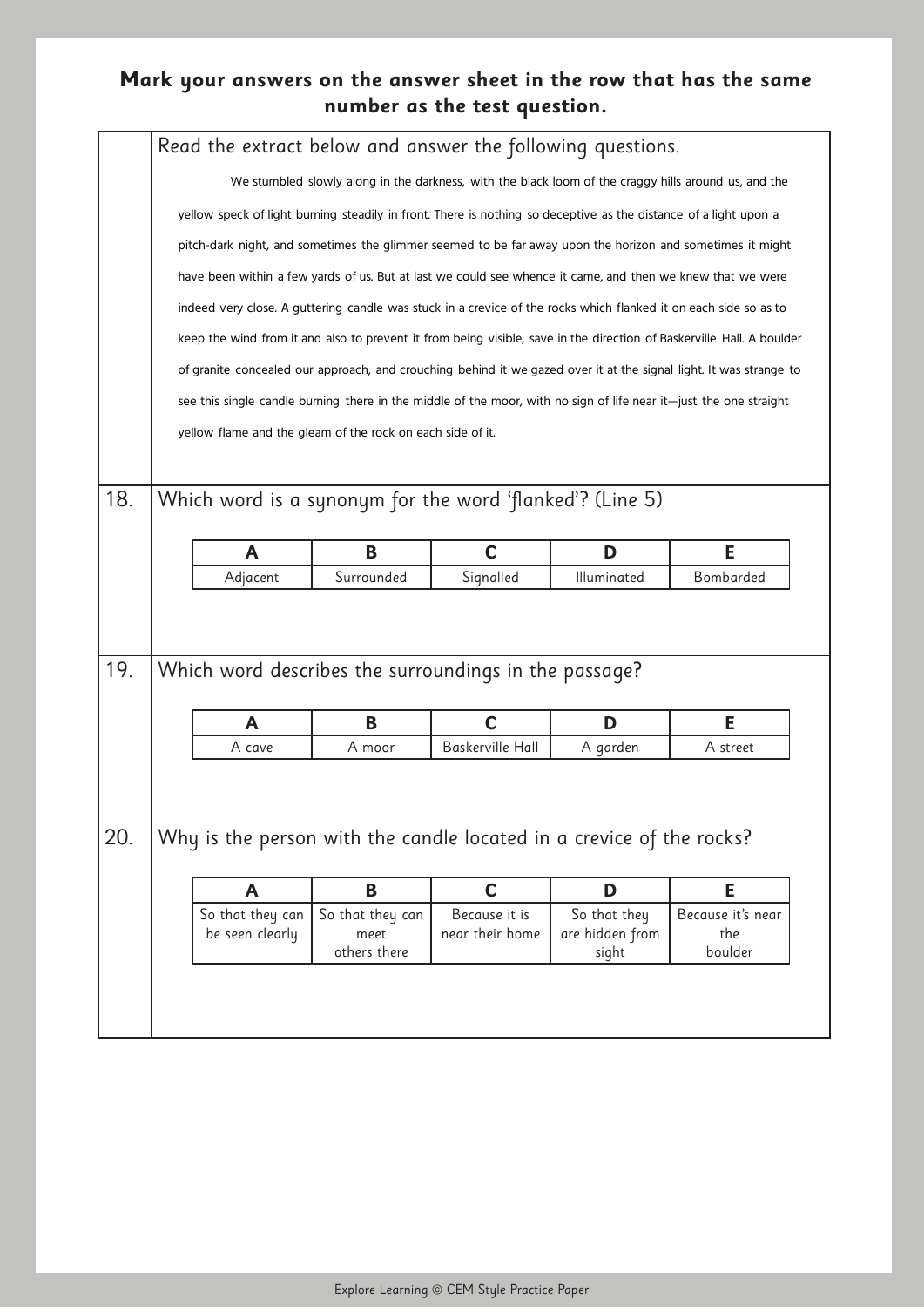# **Section C: Verbal Reasoning**

**6 minutes**

**Mark your answers on the answer sheet in the row that has the same number as the test question.**

**In each question below there are two pairs of words. You must select a word from the options beneath that will go equally well with both pairs.**

| 21. | (SQUEEZE CRUSH)                    |                | (JUICE CORDIAL) |         |            |
|-----|------------------------------------|----------------|-----------------|---------|------------|
|     | A                                  | B              | $\mathbf C$     | D       | Е          |
|     | force                              | press          | squash          | mash    | crowd      |
| 22. | (STEADY FIRM)                      |                | (STALL SHED)    |         |            |
|     |                                    |                |                 |         |            |
|     | $\mathsf{A}$                       | B              | $\mathbf C$     | D       | E.         |
|     | stable                             | gang           | rigid           | fast    | constant   |
| 23. | (OVERSEE LEAD)                     |                | (SEAT PEW)      |         |            |
|     | $\mathsf{A}$                       | B              | $\mathbf C$     | D       | E          |
|     | manage                             | stool          | base            | chair   | preside    |
| 24. | (TRAINER INSTRUCTOR) (BUS MINIBUS) |                |                 |         |            |
|     | $\mathsf{A}$                       | B              | $\mathbf C$     | D       | E          |
|     | camper                             | coach          | tutor           | teacher | automobile |
| 25. | (PORT QUAY)                        | (HIDE CONCEAL) |                 |         |            |
|     | $\mathbf{A}$                       | B              | $\mathbf C$     | D       | E          |
|     | marina                             | cherish        | protect         | key     | harbour    |
|     |                                    |                |                 |         |            |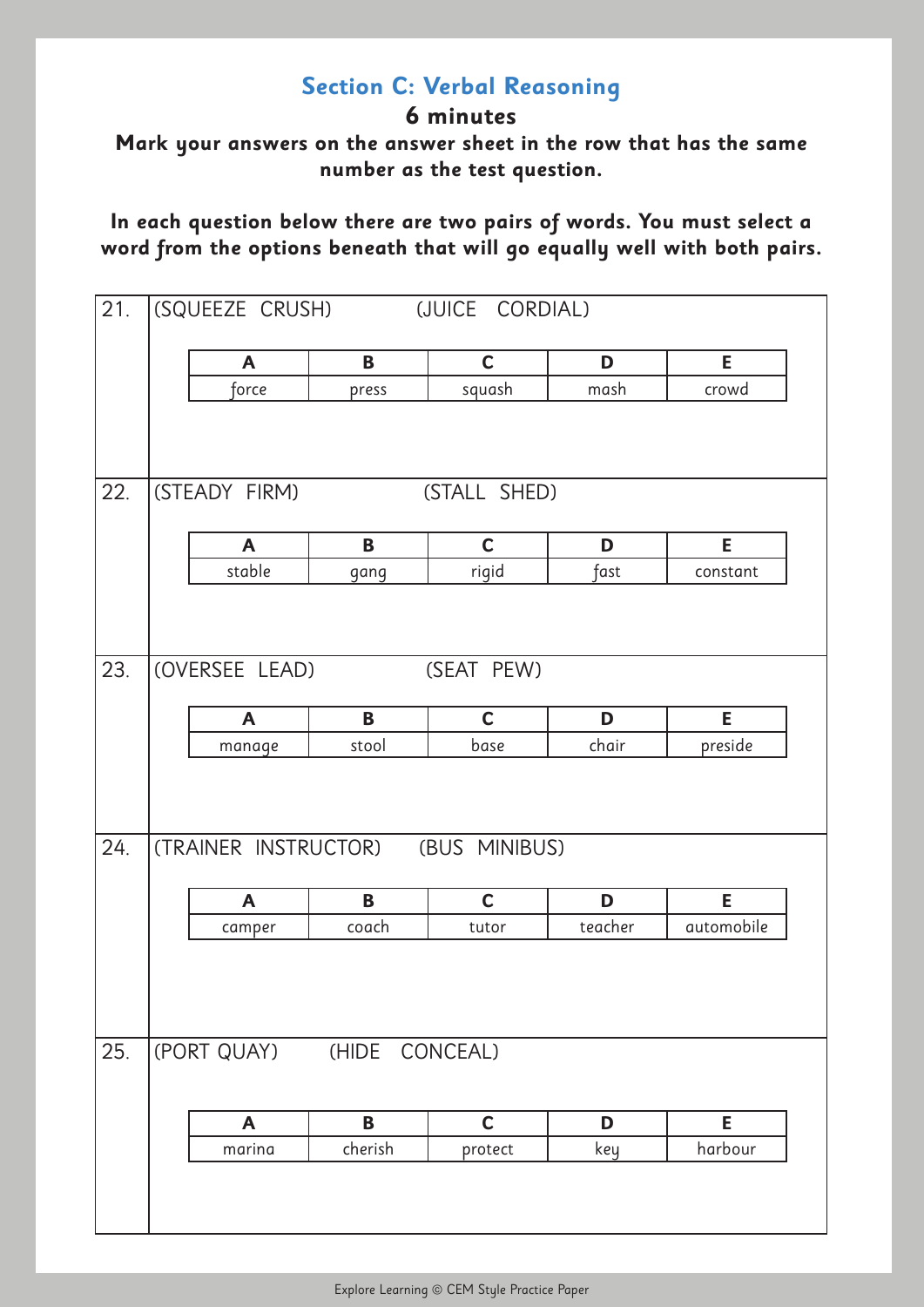#### **Mark your answers on the answer sheet in the row that has the same number as the test question.**

#### **Each set of words below is a jumbled sentence with one extra word. Identify the superfluous word and mark it on your grid.**

| 26. |              | the love nothing in I fresh air sleeping                            |              |         |          |  |
|-----|--------------|---------------------------------------------------------------------|--------------|---------|----------|--|
|     | A            | B                                                                   | $\mathbf C$  | D       | E        |  |
|     |              | nothing                                                             | sleeping     | love    | in       |  |
|     |              |                                                                     |              |         |          |  |
| 27. |              | I all grumpy baby cried the night                                   |              |         |          |  |
|     | $\mathsf{A}$ | B                                                                   | $\mathbf C$  | D       | E        |  |
|     | the          |                                                                     | grumpy       | all     | night    |  |
| 28. |              | map they needed dropped a to know the way                           |              |         |          |  |
|     | $\mathbf{A}$ | B<br>needed                                                         | $\mathbf C$  | D       | E        |  |
|     | map          |                                                                     | they         | dropped | to       |  |
| 29. |              | the the fire and saved firefighter the extinguished family arrested |              |         |          |  |
|     | $\mathbf{A}$ | B                                                                   | $\mathbf C$  | D       | E        |  |
|     | the          | firefighter                                                         | extinguished | family  | arrested |  |
| 30. |              | like have a to before going I to bed in bath                        |              |         |          |  |
|     |              |                                                                     |              |         |          |  |
|     | A            | B                                                                   | $\mathbf C$  | D       | E        |  |
|     | to           | in                                                                  | bed          | bath    | going    |  |
|     |              |                                                                     |              |         |          |  |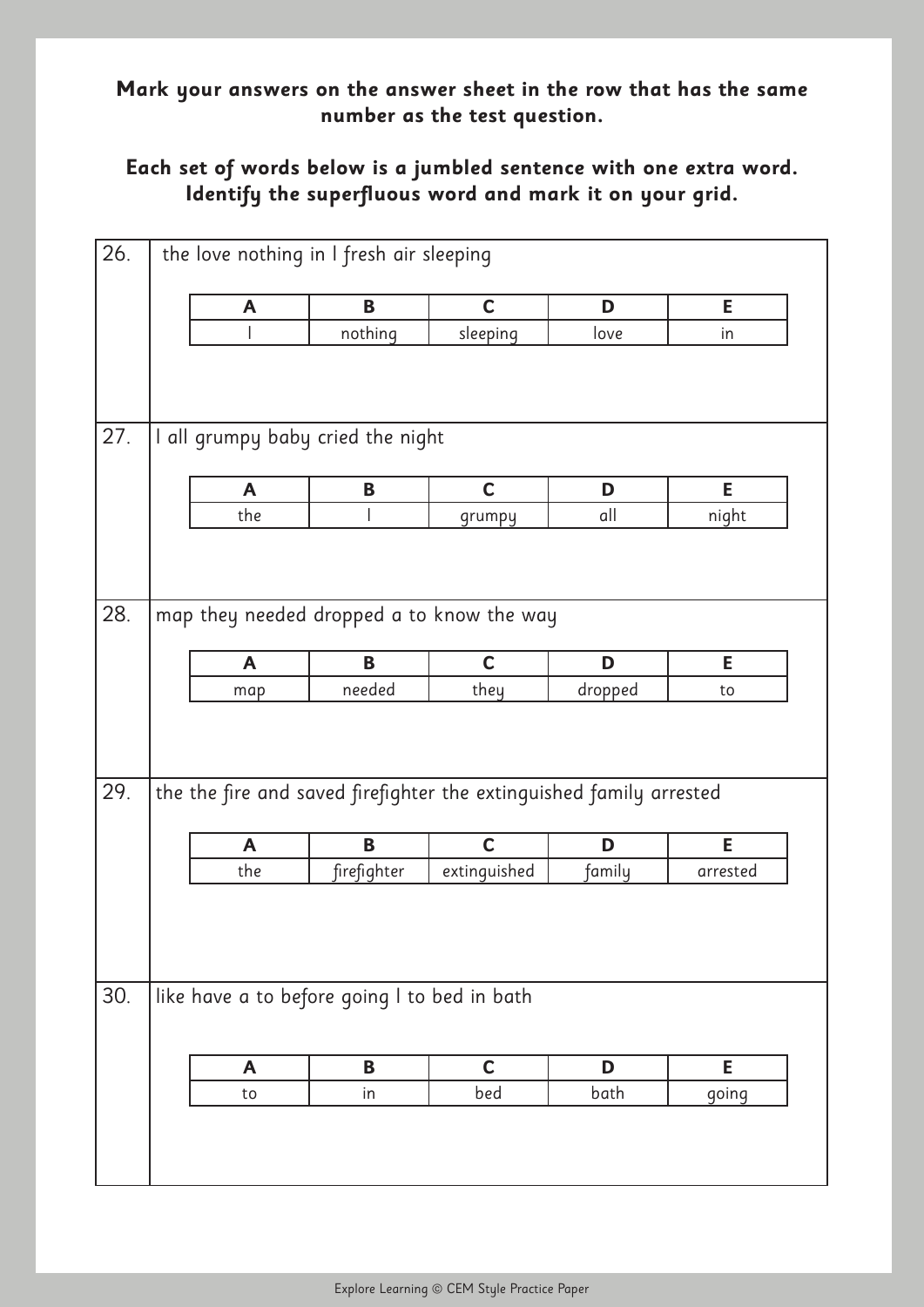# **Section D: Non-Verbal Reasoning**

**6 minutes**

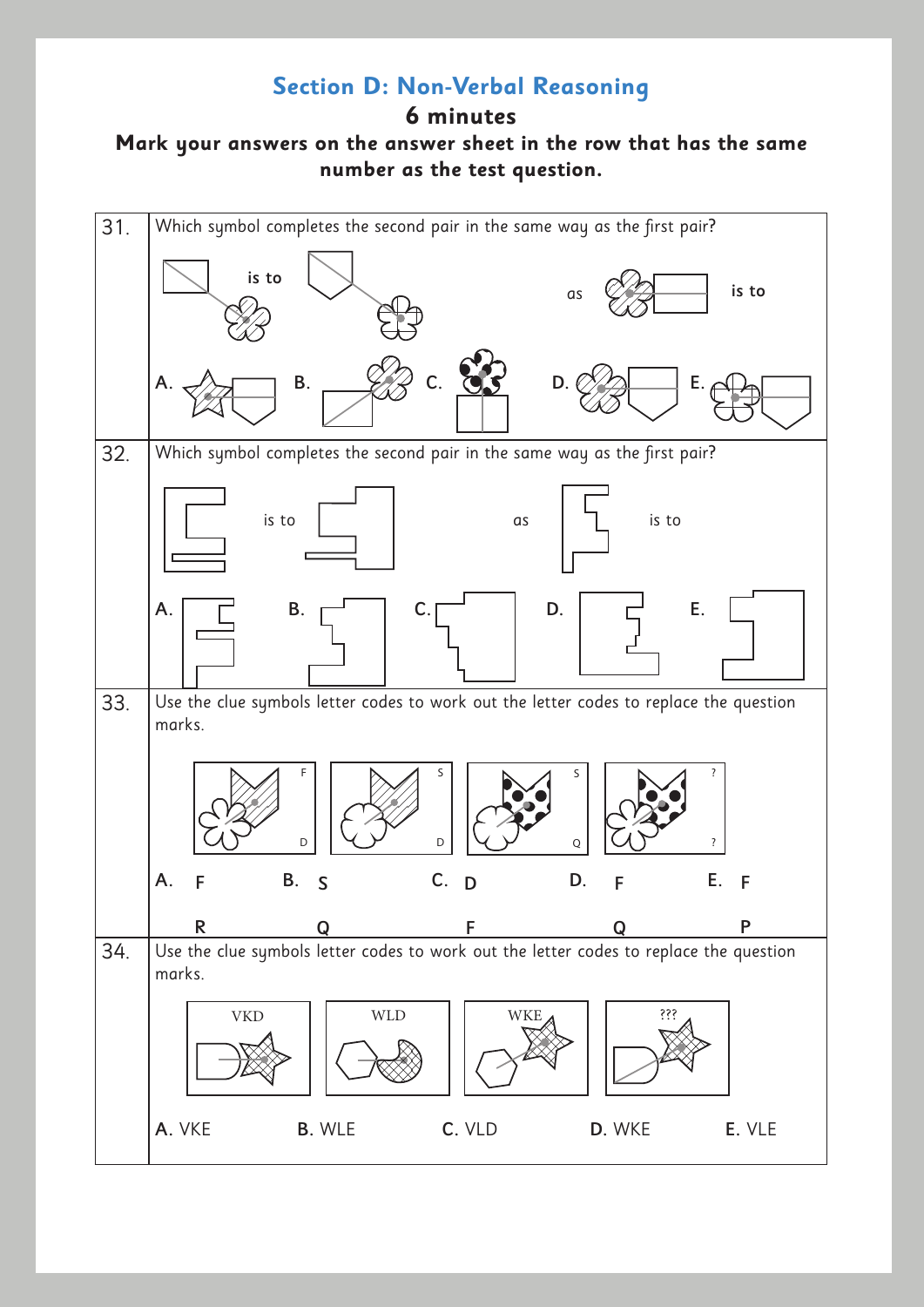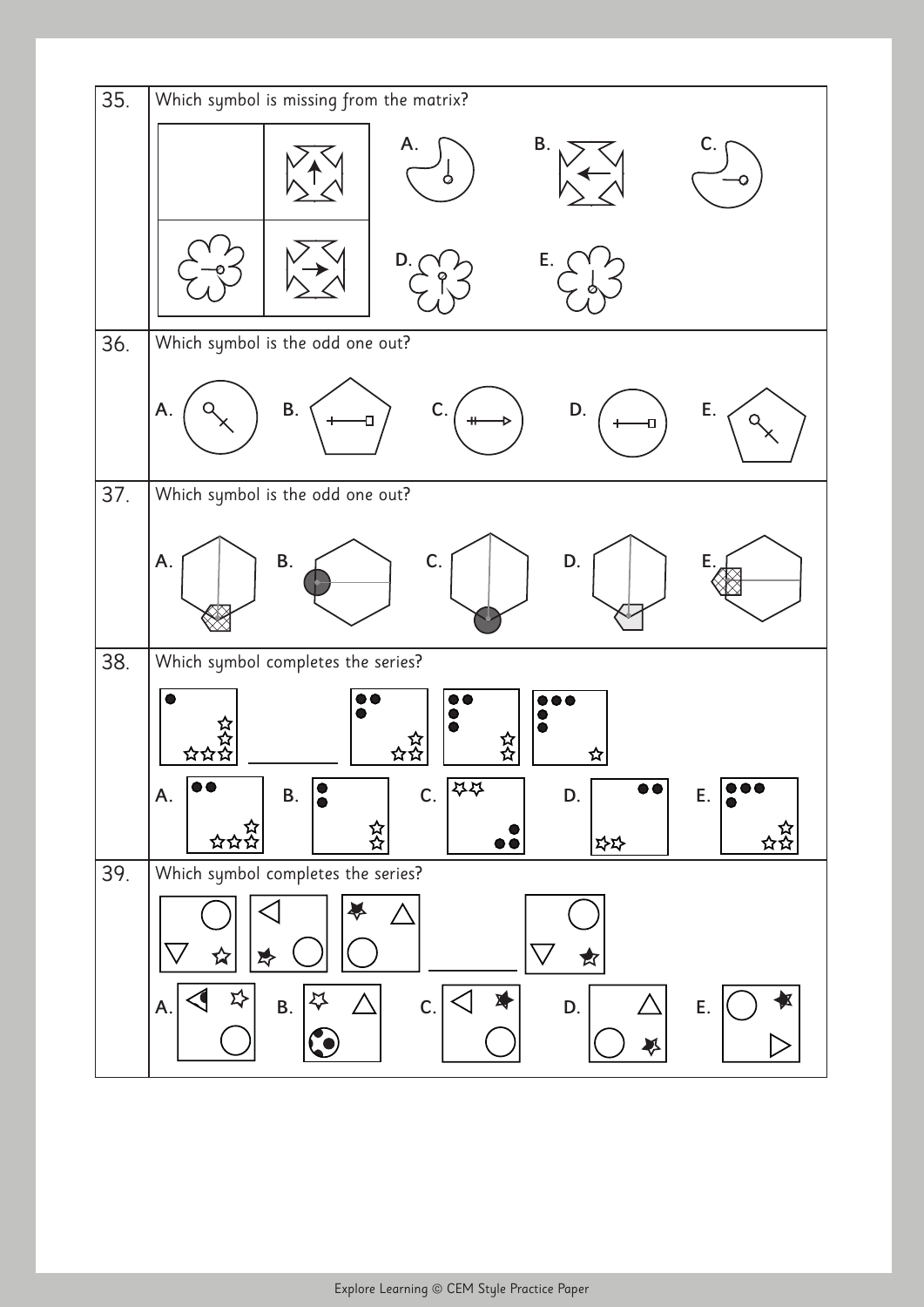